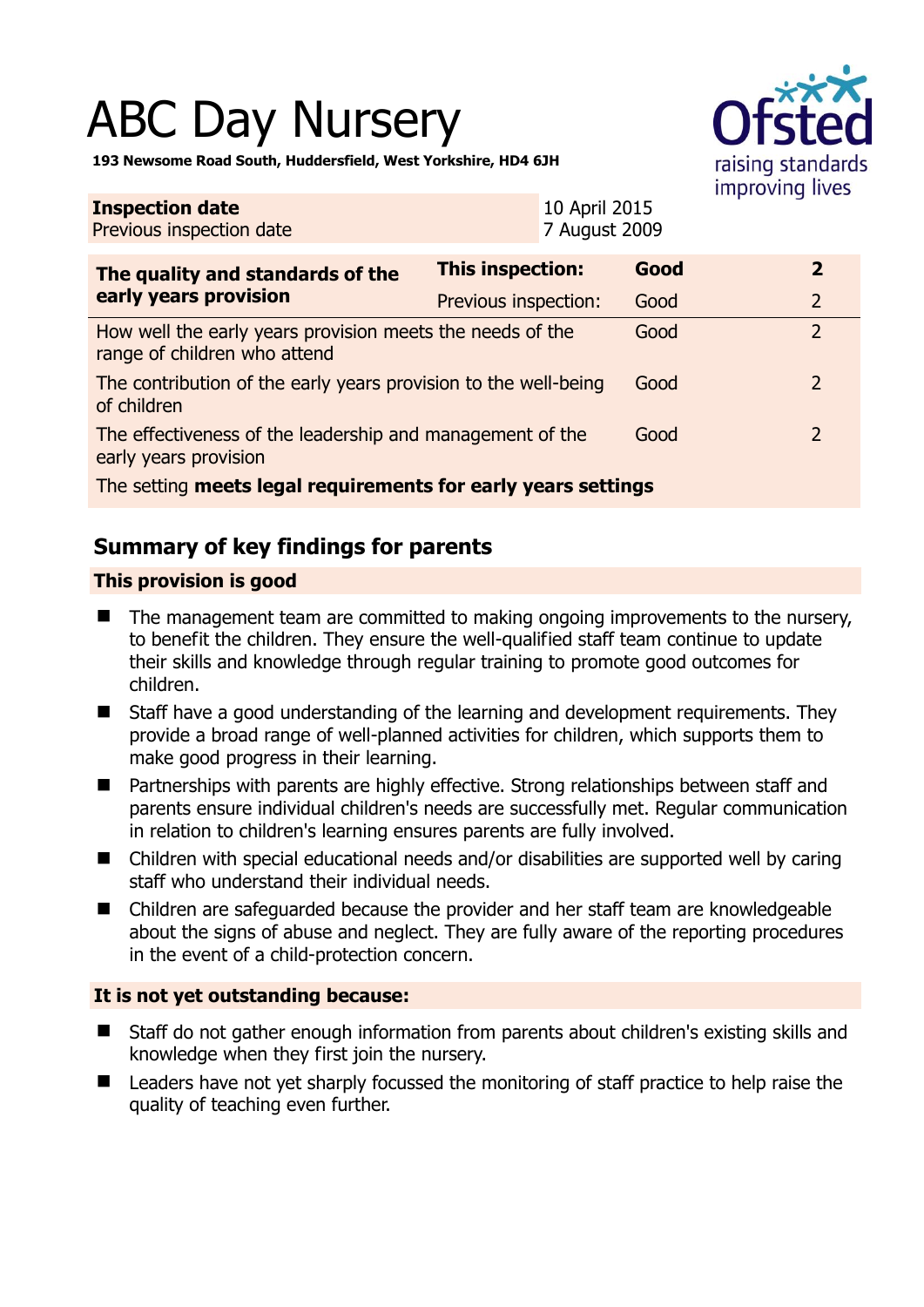# **What the setting needs to do to improve further**

#### **To further improve the quality of the early years provision the provider should:**

- $\blacksquare$  strengthen the process used to identify children's starting points, by gathering detailed information from parents prior to children starting, enabling targeted activities to be provided from the onset of care
- build on performance management systems, by introducing more sharply focussed supervisions, monitoring and evaluation of staff practice, to further enrich their teaching skills.

#### **Inspection activities**

- The inspector observed activities in both the indoor and outdoor environments.
- The inspector conducted a joint observation with the manager.
- The inspector held meetings with the manager and provider, and spoke with children and staff throughout the inspection.
- The inspector looked at children's assessment records and planning documentation.
- $\blacksquare$  The inspector checked evidence of the suitability and qualifications of staff working with children, and the nursery's quality-improvement plan.
- The inspector took into account the views of parents spoken to on the day.

## **Inspector**

Sadie Corbett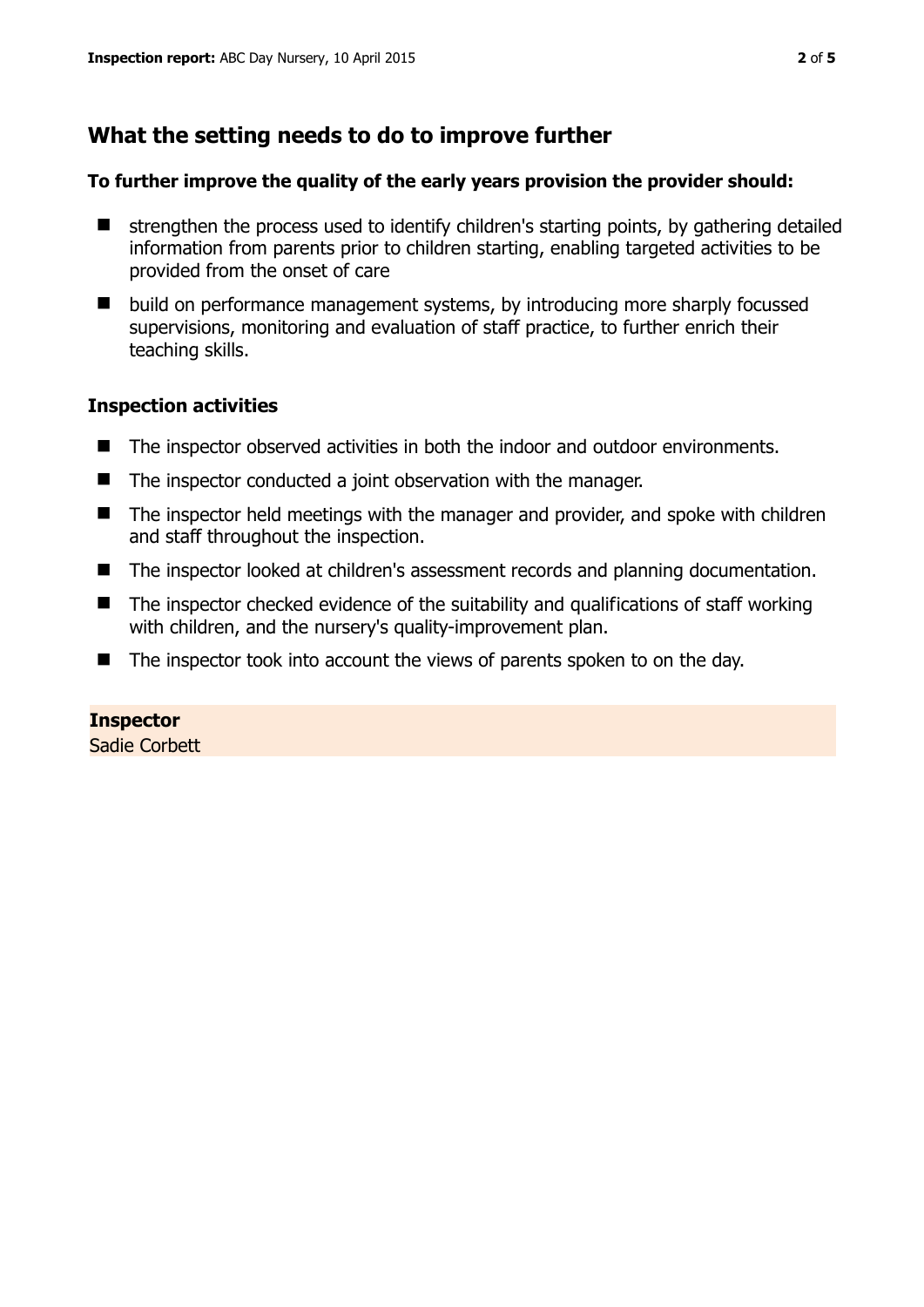## **Inspection findings**

#### **How well the early years provision meets the needs of the range of children who attend. This is good**

The quality of teaching is good. Staff undertake good-quality observations and assessments, which clearly identify the next steps in children's learning. Planning is, therefore, focussed on children's interests and individual learning needs. However, staff are not gaining sufficient information from parents prior to their children starting. This means children's starting points are not always established from the onset, to allow staff to plan targeted activities straight away. The children in the under two's room have opportunities to explore sensory play. For example, children play with coloured rice in a tray and enjoy tipping, pouring and filling egg containers, then using them as shakers to make sounds. The older children are able to develop their technology skills by writing their name on the computer and then learning how to print it. They enjoy sitting in a group to listen to a story, staff question them about what they can see, to develop their thinking skills. Songs are used to teach letter sounds and children eagerly join in and guess the letters of everyone's name, while singing a fun rap. Consequently, children throughout the nursery are gaining a good range of skills to support their future learning.

#### **The contribution of the early years provision to the well-being of children is good**

Children have formed good attachments with staff who know them well. They benefit from an effective key-person system, which promotes their emotional well-being, helping them feel settled and secure. Children have daily access to fresh air, in well-resourced outdoor environments. Younger children show interests in pushing prams and develop their physical skills as they attempt to climb onto stepping stones. The older children enjoy a trip out to a park. Staff prepare them for their bus journey by talking about how they will get there and singing 'the wheels on the bus'. Risk assessments are completed to ensure children's safety both on outings and in the nursery environment. Mealtimes are social occasions as older children come together in the dining room to eat their meals, which are prepared by the on-site chef. Food is healthy and nutritional and the children are able to develop their independence by serving themselves. Snack time is made into a learning activity for the over twos, as they each have to find their name on a number-line place mat. They then use this to count their pieces of fruit.

#### **The effectiveness of the leadership and management of the early years provision is good**

The provider and her team understand their responsibilities to safeguard children. Recruitment procedures are robust to ensure the suitability of staff is thoroughly checked. The manager undertakes some monitoring of staff performance through regular observations and appraisals. However, this is not yet rigorous enough to help staff share best practice and ensure teaching is raised to the highest level. Practice is successfully evaluated to identify any areas for development and quality improvement plans are in place. Monitoring systems are effective in identifying how well children are progressing in their learning. Parents spoken to on the day of inspection describe the nursery as 'superb' and 'excellent'. They comment on how happy they are with all aspects of the service.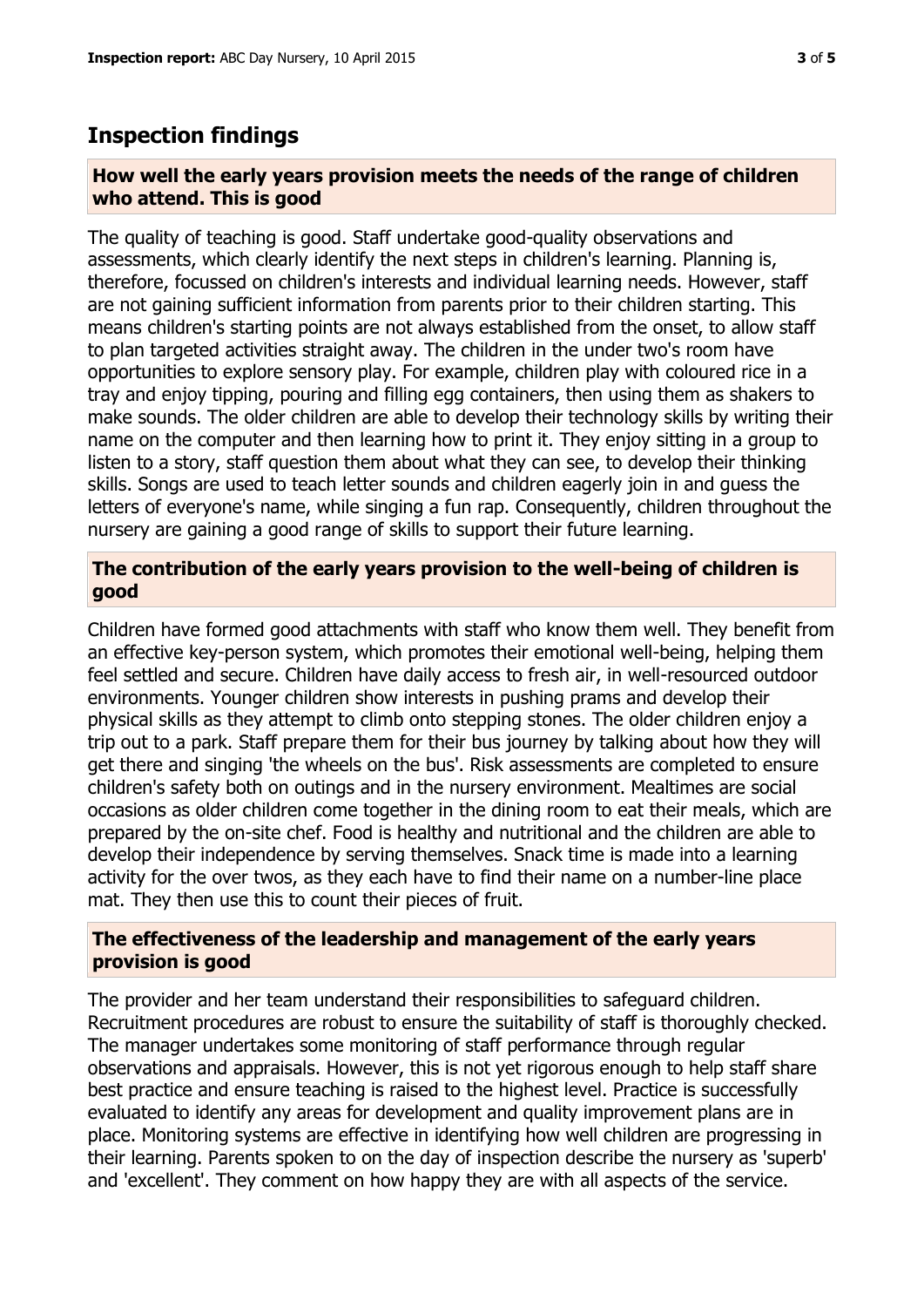# **Setting details**

| Unique reference number       | EY216465                 |  |  |
|-------------------------------|--------------------------|--|--|
| <b>Local authority</b>        | <b>Kirklees</b>          |  |  |
| <b>Inspection number</b>      | 869721                   |  |  |
| <b>Type of provision</b>      | Full-time provision      |  |  |
| <b>Registration category</b>  | Childcare - Non-Domestic |  |  |
| <b>Age range of children</b>  | $0 - 17$                 |  |  |
| <b>Total number of places</b> | 50                       |  |  |
| Number of children on roll    | 104                      |  |  |
| <b>Name of provider</b>       | Dianne Joan Bangali      |  |  |
| Date of previous inspection   | 7 August 2009            |  |  |
| <b>Telephone number</b>       | 01484 429222             |  |  |

ABC Private Day Nursery was registered in 2002, and is privately owned. The nursery employs 17 members of childcare staff. Of these, three hold appropriate early years qualifications at level 6, one at level 4 and 12 at level 3. The nursery opens from Monday to Friday all year round. Sessions are from 8am until 6pm. The nursery provides funded early education for two-, three- and four-year-old children. It supports children with special educational needs and/or disabilities.

This inspection was carried out by Ofsted under sections 49 and 50 of the Childcare Act 2006 on the quality and standards of provision that is registered on the Early Years Register. The registered person must ensure that this provision complies with the statutory framework for children's learning, development and care, known as the Early Years Foundation Stage.

Any complaints about the inspection or the report should be made following the procedures set out in the guidance 'Complaints procedure: raising concerns and making complaints about Ofsted', which is available from Ofsted's website: www.gov.uk/government/organisations/ofsted. If you would like Ofsted to send you a copy of the guidance, please telephone 0300 123 4234, or email enquiries@ofsted.gov.uk.